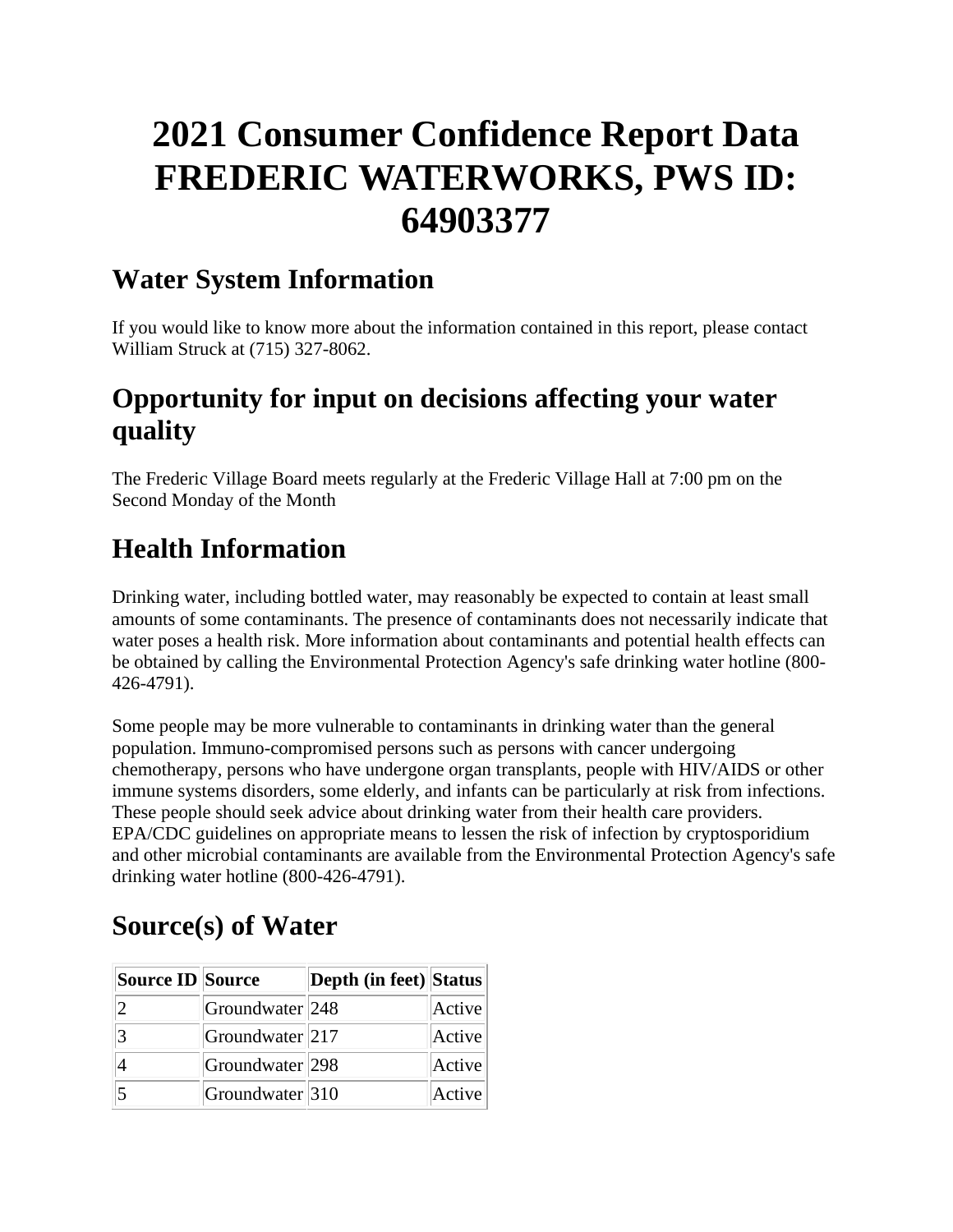To obtain a summary of the source water assessment please contact, William Struck at (715) 327-8062.

# **Educational Information**

The sources of drinking water, both tap water and bottled water, include rivers, lakes, streams, ponds, reservoirs, springs and wells. As water travels over the surface of the land or through the ground, it dissolves naturally occurring minerals and, in some cases, radioactive material, and can pick up substances resulting from the presence of animals or from human activity.

Contaminants that may be present in source water include:

- Microbial contaminants, such as viruses and bacteria, which may come from sewage treatment plants, septic systems, agricultural livestock operations and wildlife.
- Inorganic contaminants, such as salts and metals, which can be naturally- occurring or result from urban stormwater runoff, industrial or domestic wastewater discharges, oil and gas production, mining or farming.
- Pesticides and herbicides, which may come from a variety of sources such as agriculture, urban stormwater runoff and residential uses.
- Organic chemical contaminants, including synthetic and volatile organic chemicals, which are by-products of industrial processes and petroleum production, and can also come from gas stations, urban stormwater runoff and septic systems.
- Radioactive contaminants, which can be naturally occurring or be the result of oil and gas production and mining activities.

In order to ensure that tap water is safe to drink, EPA prescribes regulations that limit the amount of certain contaminants in water provided by public water systems. FDA regulations establish limits for contaminants in bottled water, which shall provide the same protection for public health.

### **Definitions**

| <b>Term</b>           | <b>Definition</b>                                                                                                                                                                                                                                                                   |
|-----------------------|-------------------------------------------------------------------------------------------------------------------------------------------------------------------------------------------------------------------------------------------------------------------------------------|
| AL                    | Action Level: The concentration of a contaminant which, if exceeded, triggers<br>treatment or other requirements which a water system must follow.                                                                                                                                  |
| <b>HAL</b>            | Health Advisory Level: The concentration of a contaminant which, if exceeded,<br>poses a health risk and may require a system to post a public notice.                                                                                                                              |
| Level 1<br>Assessment | A Level 1 assessment is a study of the water system to identify potential<br>problems and determine, if possible, why total coliform bacteria have been found<br>in our water system.                                                                                               |
| Level 2<br>Assessment | A Level 2 assessment is a very detailed study of the water system to identify<br>potential problems and determine, if possible, why an E. coli MCL violation has<br>occurred or why total coliform bacteria have been found in our water system, or<br>both, on multiple occasions. |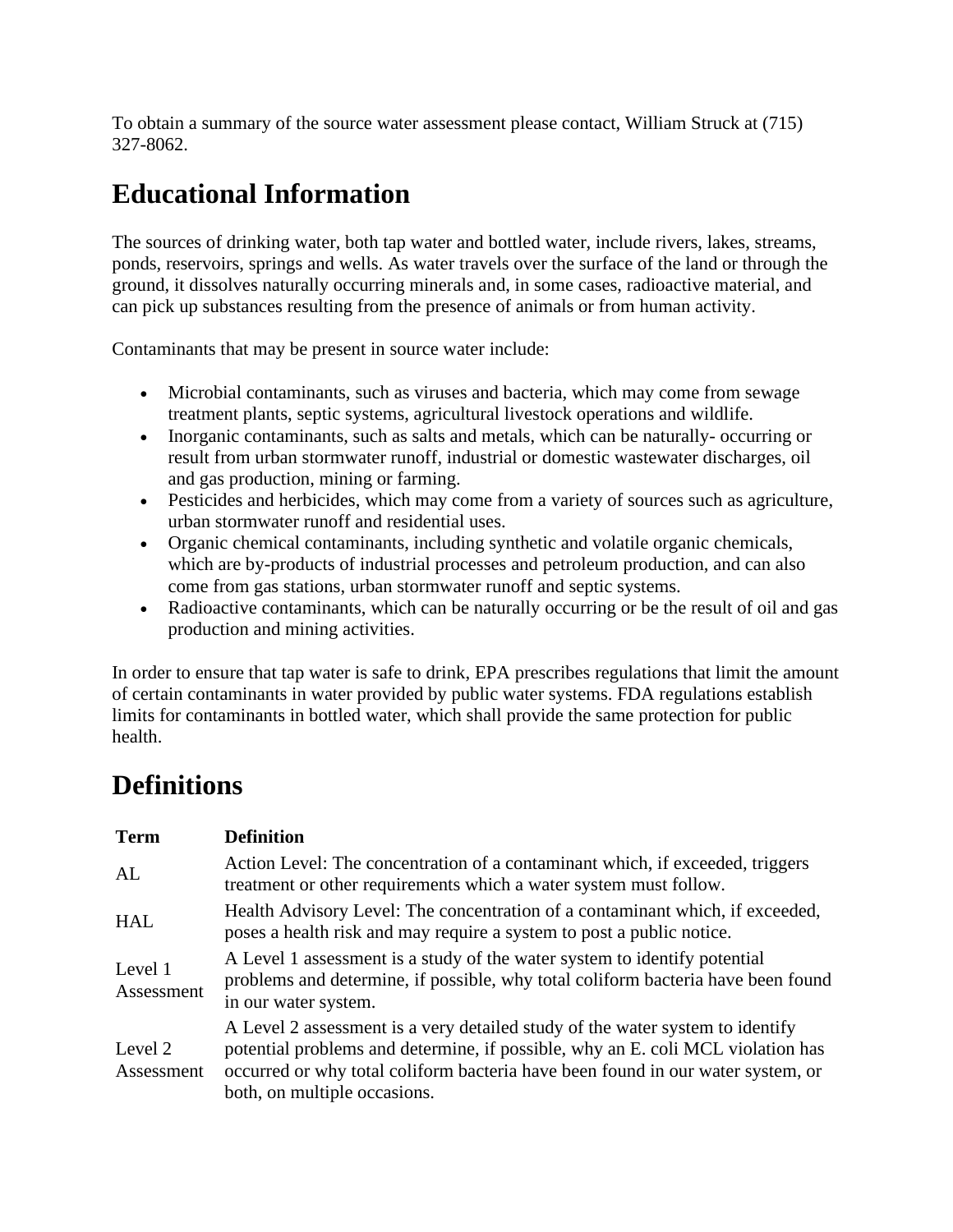| <b>Term</b>  | <b>Definition</b>                                                                                                                                                                                                                                         |
|--------------|-----------------------------------------------------------------------------------------------------------------------------------------------------------------------------------------------------------------------------------------------------------|
| <b>MCL</b>   | Maximum Contaminant Level: The highest level of a contaminant that is allowed<br>in drinking water. MCLs are set as close to the MCLGs as feasible using the best<br>available treatment technology.                                                      |
| <b>MCLG</b>  | Maximum Contaminant Level Goal: The level of a contaminant in drinking water<br>below which there is no known or expected risk to health. MCLGs allow for a<br>margin of safety.                                                                          |
| <b>MFL</b>   | million fibers per liter                                                                                                                                                                                                                                  |
| <b>MRDL</b>  | Maximum residual disinfectant level: The highest level of a disinfectant allowed<br>in drinking water. There is convincing evidence that addition of a disinfectant is<br>necessary for control of microbial contaminants.                                |
| <b>MRDLG</b> | Maximum residual disinfectant level goal: The level of a drinking water<br>disinfectant below which there is no known or expected risk to health. MRDLGs<br>do not reflect the benefits of the use of disinfectants to control microbial<br>contaminants. |
| mrem/year    | millirems per year (a measure of radiation absorbed by the body)                                                                                                                                                                                          |
| <b>NTU</b>   | <b>Nephelometric Turbidity Units</b>                                                                                                                                                                                                                      |
| pCi/1        | picocuries per liter (a measure of radioactivity)                                                                                                                                                                                                         |
| ppm          | parts per million, or milligrams per liter (mg/l)                                                                                                                                                                                                         |
| ppb          | parts per billion, or micrograms per liter (ug/l)                                                                                                                                                                                                         |
| ppt          | parts per trillion, or nanograms per liter                                                                                                                                                                                                                |
| ppq          | parts per quadrillion, or picograms per liter                                                                                                                                                                                                             |
| <b>SMCL</b>  | Secondary drinking water standards or Secondary Maximum Contaminant Levels<br>for contaminants that affect taste, odor, or appearance of the drinking water. The<br>SMCLs do not represent health standards.                                              |
| <b>TCR</b>   | <b>Total Coliform Rule</b>                                                                                                                                                                                                                                |
| <b>TT</b>    | Treatment Technique: A required process intended to reduce the level of a<br>contaminant in drinking water.                                                                                                                                               |

### **Detected Contaminants**

Your water was tested for many contaminants last year. We are allowed to monitor for some contaminants less frequently than once a year. The following tables list only those contaminants which were detected in your water. If a contaminant was detected last year, it will appear in the following tables without a sample date. If the contaminant was not monitored last year, but was detected within the last 5 years, it will appear in the tables below along with the sample date.

#### **Inorganic Contaminants**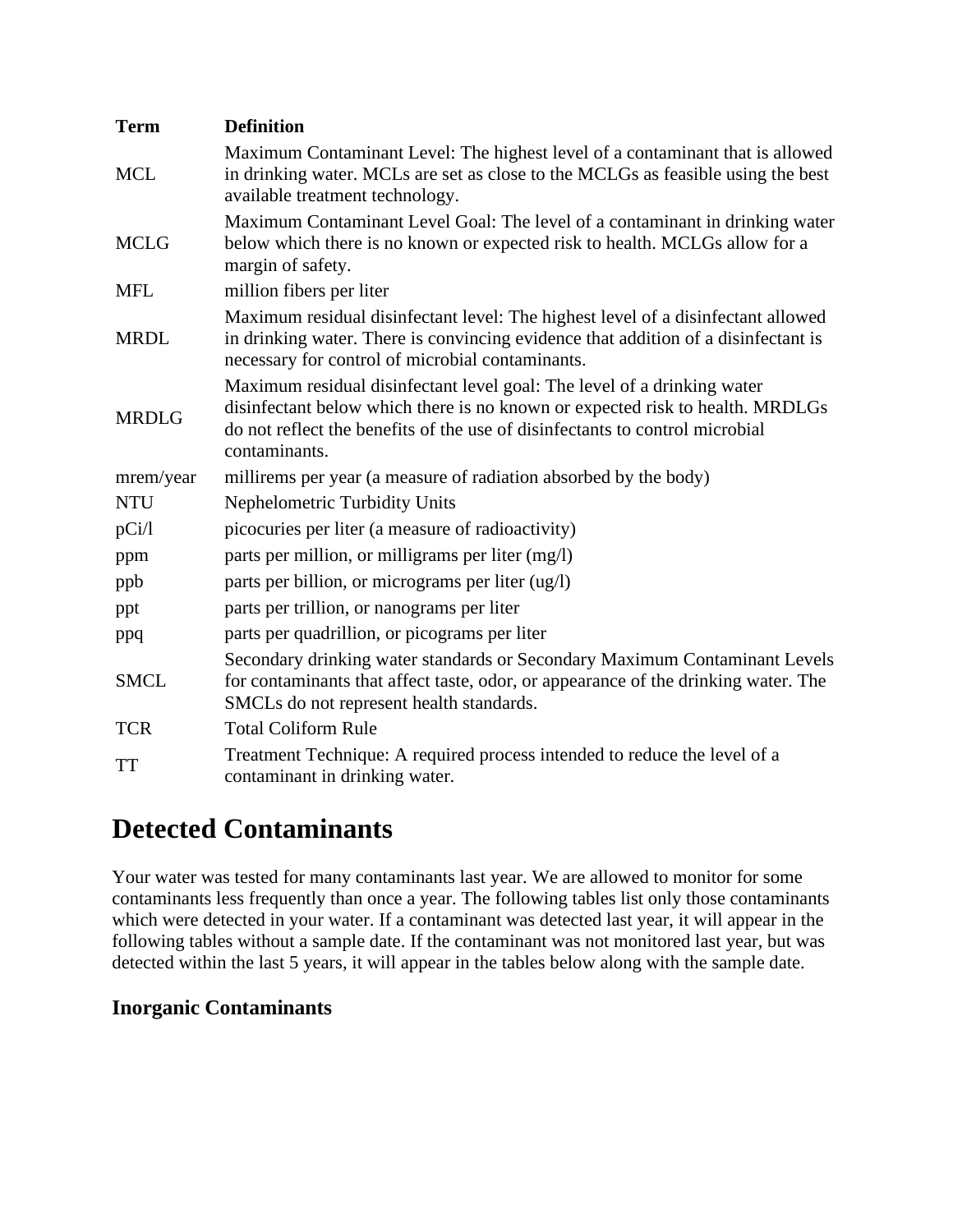| <b>Contaminant</b><br>(units)        |                | Site MCL MCLG  | <b>Level</b><br><b>Found</b> | Range              | <b>Sample</b><br>Date (if<br>prior to<br>$ 2021\rangle$ | <b>Violation</b>       | <b>Typical Source of</b><br>Contaminant                                                                                                     |
|--------------------------------------|----------------|----------------|------------------------------|--------------------|---------------------------------------------------------|------------------------|---------------------------------------------------------------------------------------------------------------------------------------------|
| <b>ARSENIC</b><br>(ppb)              | 10             | n/a            | 4                            | $1 - 4$            | 9/23/2020                                               | No                     | Erosion of natural<br>deposits; Runoff<br>from orchards;<br>Runoff from glass<br>and electronics<br>production wastes                       |
| <b>BARIUM</b><br>(ppm)               | $\overline{2}$ | $\overline{c}$ | 0.043                        | $0.022 -$<br>0.043 | 9/23/2020                                               | N <sub>o</sub>         | Discharge of<br>drilling wastes;<br>Discharge from<br>metal refineries;<br>Erosion of natural<br>deposits                                   |
| <b>CHROMIUM</b><br>(ppb)             | 100            | 100            | 3                            | $0 - 3$            | 9/23/2020                                               | N <sub>0</sub>         | Discharge from<br>steel and pulp mills;<br>Erosion of natural<br>deposits                                                                   |
| <b>FLUORIDE</b><br>(ppm)             | $\overline{4}$ | 4              | 0.1                          | $0.1 -$<br>0.1     | 9/23/2020                                               | No                     | Erosion of natural<br>deposits; Water<br>additive which<br>promotes strong<br>teeth; Discharge<br>from fertilizer and<br>aluminum factories |
| <b>NITRATE</b><br>$(N03-N)$<br>(ppm) | 10             | 10             | 1.40                         | $0.00 -$<br>1.40   |                                                         | N <sub>0</sub>         | <b>Runoff</b> from<br>fertilizer use;<br>Leaching from<br>septic tanks,<br>sewage; Erosion of<br>natural deposits                           |
| <b>SELENIUM</b><br>(ppb)             | 50             | 50             | 1                            | $0 - 1$            | 9/23/2020                                               | N <sub>0</sub>         | Discharge from<br>petroleum and<br>metal refineries;<br>Erosion of natural<br>deposits; Discharge<br>from mines                             |
| <b>SODIUM</b><br>(ppm)               | n/a            | n/a            | 4.80                         | $4.00 -$<br>4.80   | 9/23/2020                                               | $\overline{\text{No}}$ | n/a                                                                                                                                         |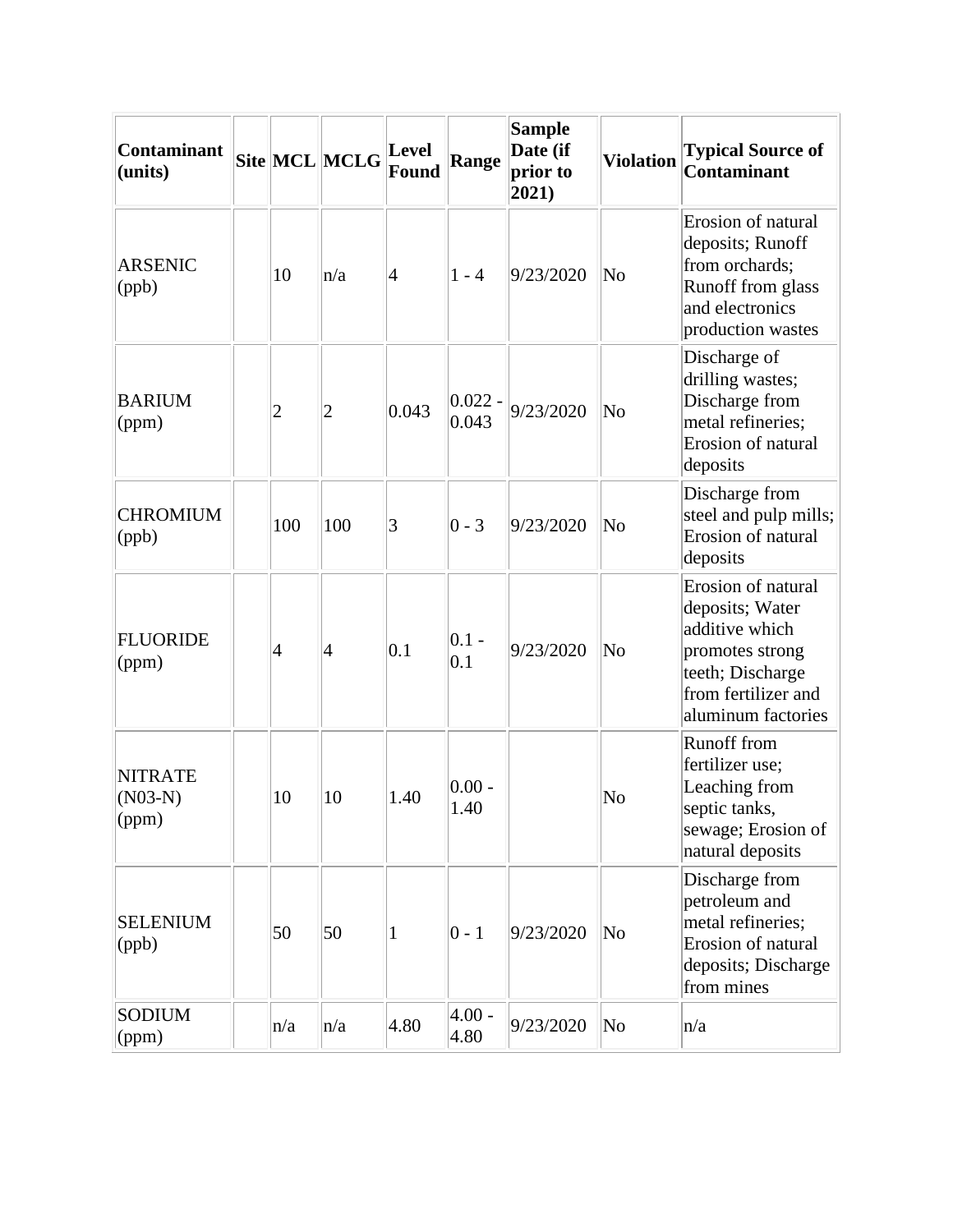| <b>Contaminant Action</b><br>(units) | Level         | <b>MCLG</b>     | 90th<br>Percentile<br><b>Level</b><br>Found | # of<br><b>Results</b>                                             | <b>Sample</b><br>Date (if<br>prior to<br>$ 2021\rangle$ | <b>Violation</b>       | <b>Typical Source of</b><br><b>Contaminant</b>                                                                           |
|--------------------------------------|---------------|-----------------|---------------------------------------------|--------------------------------------------------------------------|---------------------------------------------------------|------------------------|--------------------------------------------------------------------------------------------------------------------------|
| <b>COPPER</b><br>$\gamma$ (ppm)      | $AL=1.3$  1.3 |                 | 0.0670                                      | $0$ of $10$<br>results<br>were<br>above<br>the<br>action<br>level. |                                                         | $\overline{\text{No}}$ | Corrosion of<br>household<br>plumbing systems;<br>Erosion of natural<br>deposits; Leaching<br>from wood<br>preservatives |
| $LEAD$ (ppb)                         | $ AL=15$      | $\vert 0 \vert$ | 2.50                                        | $0$ of $10$<br>results<br>were<br>above<br>the<br>action<br>level. |                                                         | No                     | Corrosion of<br>household<br>plumbing systems;<br>Erosion of natural<br>deposits                                         |

#### **Radioactive Contaminants**

| <b>Contaminant</b><br>(units)                    |    | $\boxed{\text{Site}}\boxed{\text{MCL}}\boxed{\text{MCLG}}\boxed{\text{Level}}$ |     | Range            | Sample<br>Date (if<br>prior to<br>$ 2021\rangle$ | Violation of           | <b>Typical Source</b><br><b>Contaminant</b> |
|--------------------------------------------------|----|--------------------------------------------------------------------------------|-----|------------------|--------------------------------------------------|------------------------|---------------------------------------------|
| <b>GROSS</b><br>ALPHA, EXCL.<br>$R \& U (pCi/l)$ | 15 |                                                                                | 0.9 | $ 0.0 -$<br> 0.9 | 8/24/2020                                        | $\overline{\text{No}}$ | Erosion of<br>natural deposits              |
| RADIUM, (226)<br>$+ 228$ (pCi/l)                 | 5  |                                                                                | 0.7 | $ 0.0 -$<br> 0.7 | 8/24/2020                                        | $\overline{\text{No}}$ | Erosion of<br>natural deposits              |

### **Contaminants with a Health Advisory Level or a Secondary Maximum Contaminant Level**

The following tables list contaminants which were detected in your water and that have either a Health Advisory Level (HAL) or a Secondary Maximum Contaminant Level (SMCL), or both. There are no violations for detections of contaminants that exceed Health Advisory Levels, Groundwater Standards or Secondary Maximum Contaminant Levels. Secondary Maximum Contaminant Levels are levels that do not present health concerns but may pose aesthetic problems such as objectionable taste, odor, or color. Health Advisory Levels are levels at which concentrations of the contaminant present a health risk.